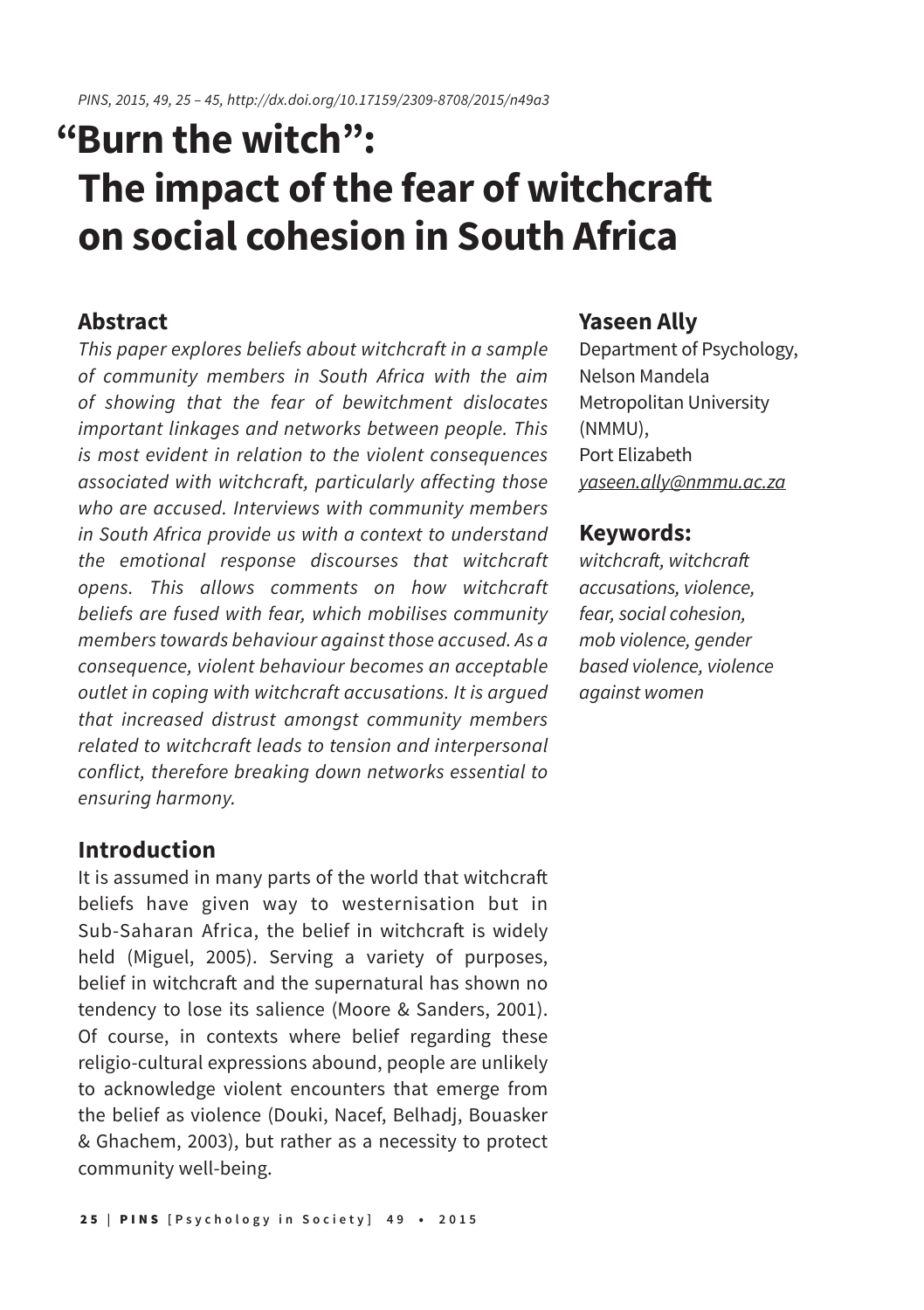The violence associated with witchcraft, described in various texts (Barstow, 1995; Levack, 1995; Briggs, 2002; Stark, 2003) found expression in a video that was anonymously sent to the researcher (unknown author, witchcraft-related violence, video, 2009). This video showed a group of people, chanting and screaming while a fire burnt in broad day light. Images from the video appear below:



The chanting and screaming of the group were foreshadowed by the screams of accused "witches" burning (Unknown Author, witchcraft-related violence, 2009). These persons tried fleeing the violence but members from the group kept kicking them and dragging them back into the fire. A man from the group is seen running and kicking one of the accused, while the group cheers him on. Another man, having cut a thick branch from a tree, beats a second accused repeatedly and severely all over the body and head. The end result of this witch-hunt, most likely, results in death for the accused.

The video and pictures obtained alludes to two important points. Firstly, violence may be the outcome faced by those accused of witchcraft. This simple deduction has seen to the persecution of many people throughout history (Burne, 1914; Maxwell-Stuart, 2005), in some of the most brutal expressions known to humanity.

The second consideration stemming from the video and various pictures received and also documented in witchcraft texts, is that the violence faced by the accused is mob-based. Rose (1982: 142) for example, supports this observation, indicating that the threat posed by "evil-doers" like witches creates the condition to mobilize an "effective collective action against a group of such enemies". Indicative of this, is that once an accusation has been made, the fear of bewitchment mobilises a community to protect itself from potential harm. Baroja (1964) emphasised the importance of understanding witchcraft from the perspective of those who believe in it. Baroja (1964: xiii) states, "much more is known about witchcraft from the point of view of those who believe in witches … and we have to analyse the mentalities of … whole communities gripped by a specific fear …".

The understanding of the belief in witchcraft and the supernatural becomes even more urgent in light of the violent consequences faced by those accused of witchcraft. In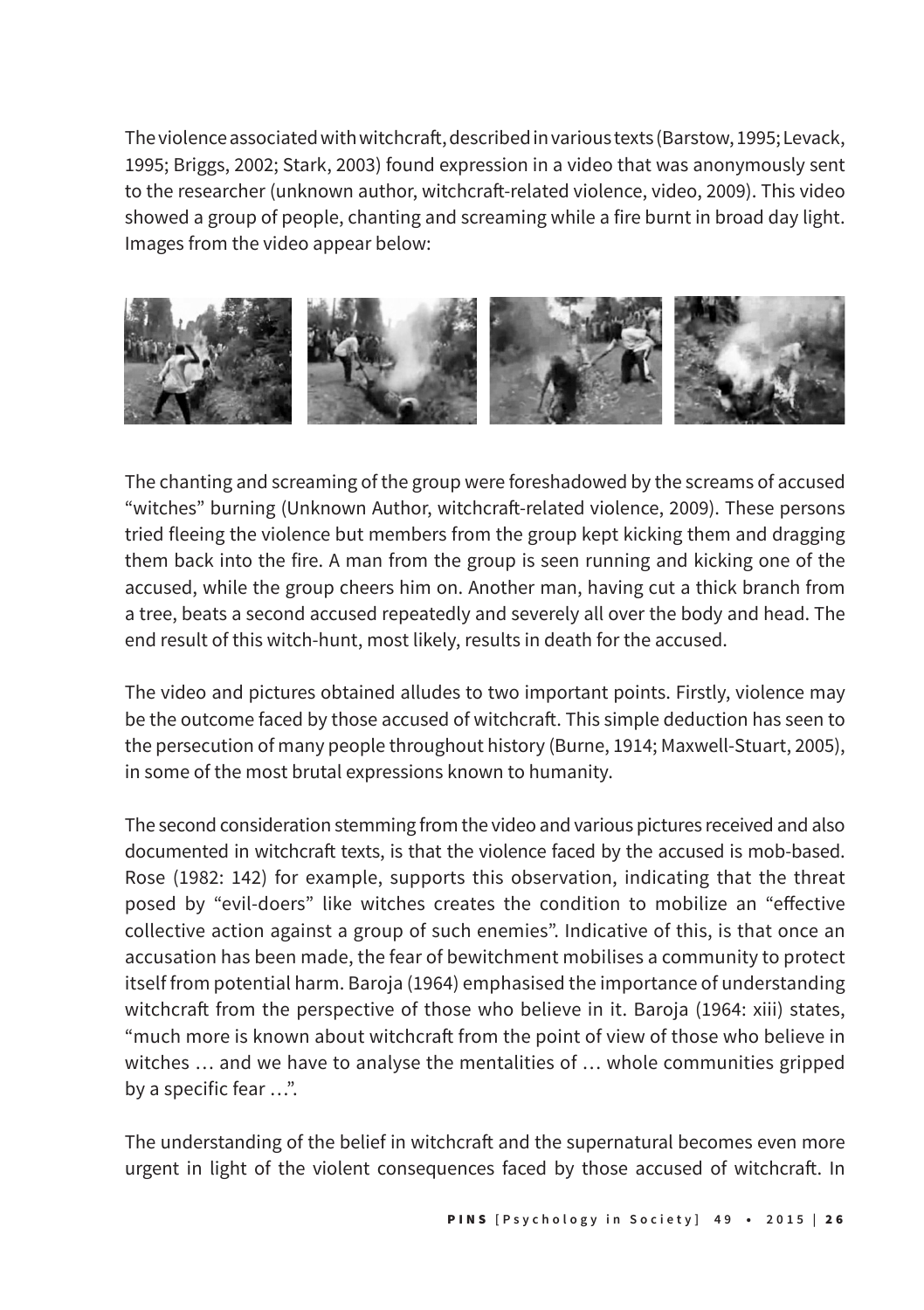evaluating the  $17<sup>th</sup>$  -  $18<sup>th</sup>$  century witch hunts in Europe and America (Evans-Pritchard, 1931; Harwood, 1970; Larner, 1974), as well as recent studies in South Africa (Bornman, van Eeden & Wentzel, 1998), it becomes clear that witchcraft accusations often manifests in violent consequences and are still a current reality in some contexts. From burning to drowning, stoning and being hacked, those accused of witchcraft meet with torture and death (Hole, 1914; Bornman, van Eeden & Wentzel, 1998; Roy, 1998; Briggs, 2002; Stark, 2003). It must be noted that witchcraft accusations are not always faced with physical violence. Sometimes, when suspicions arise, witchcraft may be fought within the spiritual realm and *muthi* (medicine for a variety of physical, psychological and spiritual ailments made from natural elements) from a traditional healer may be used (on the body, in the home, in business) to protect oneself. At times, a traditional healer may be consulted, to counter the effects of witchcraft by sending the affliction back to those suspected for the misfortune being experienced.

In this paper, we locate witchcraft beliefs from within the reality and perspectives provided by community members in South Africa. Insight into how witchcraft is understood within a particular reality, which creates the framework within which violence is directed at those accused of the craft, will be gained. Specifically, the paper argues that witchcraft accusations provide the space for the creation of tension, interpersonal conflict and distrust, thus breaking down important social linkages and networks essential in ensuring harmonious community functioning. The manifest violent consequences of witchcraft accusations, it is argued, is a direct consequence of the depletion of social capital and cohesion. The implications for violence prevention interventions is also explored, with the aim of commenting on the importance of social cohesiveness to their success.

## **The belief in witchcraft**

Any investigation of witchcraft must consider its origins. Many religions and various cultures incorporate supernatural beliefs like spirit possession, the Devil, angels and of course witchcraft (Ashour, 1993; Dein, 2003; Eldam, 2003; Abdussalam-Bali, 2004; Stafford, 2005). Many African cultures and religions believe in supernatural forces too, including spells, invisible forces, ancestral spirits and *ditlhare*, *moriane* or *umuti* (meaning medicine with magical powers) (Meyer, Moore & Viljoen, 2003; Mkhize, 2004; Ivey & Myers, 2008a). These beliefs in supernatural forces become a part of the everyday worldviews held by an individual or a community. Swartz (2002) says that the belief in supernatural entities stemming from religious or cultural texts and unwritten stories, are transposed to the relations people forge with others and provides one with a model of health, illness and misfortune. Fortes (1953) contended that witchcraft is an ideology for daily living. The belief in witchcraft thus derives its existence from religious and cultural systems that allow for the larger belief in the influence from supernatural entities.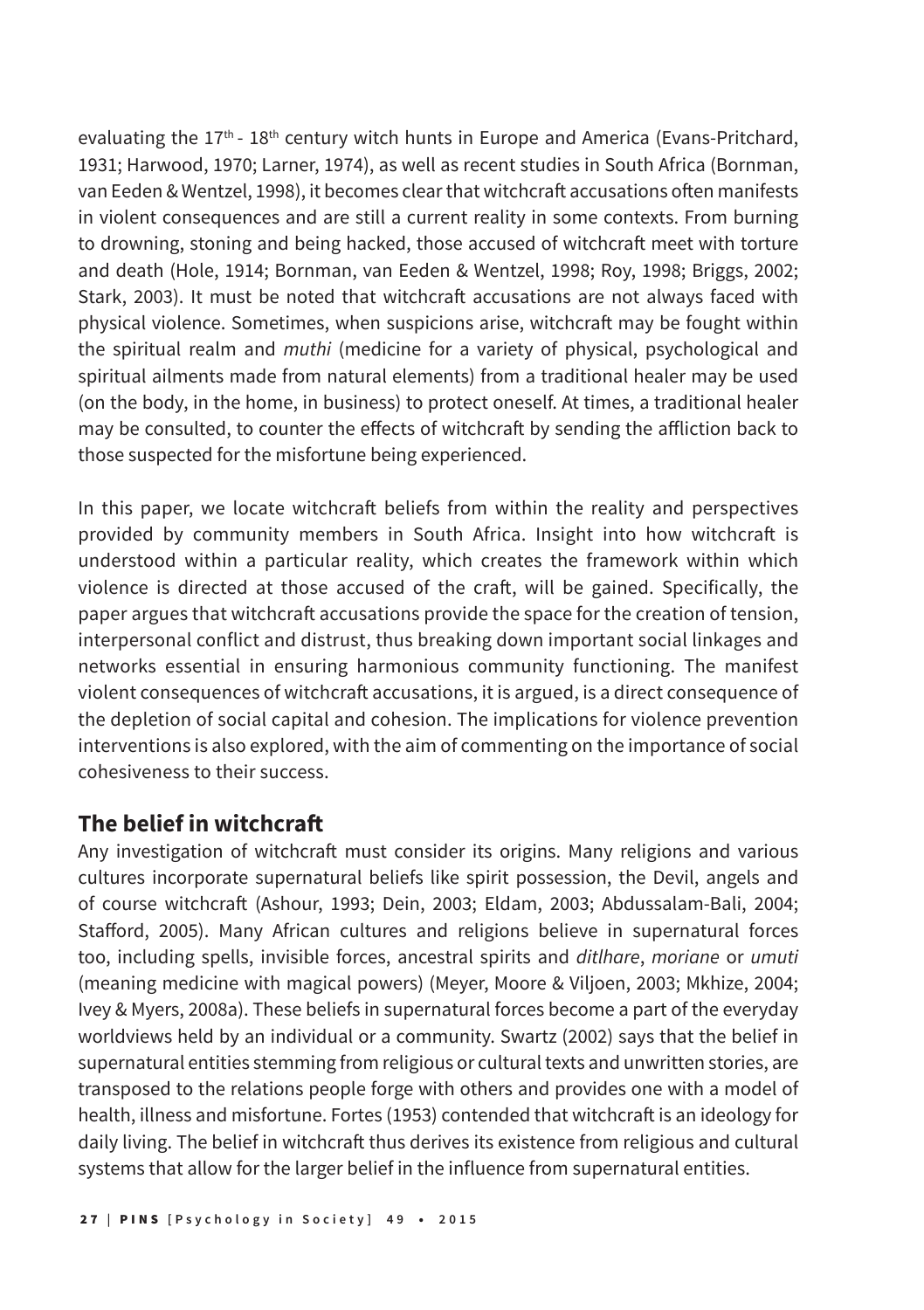To simplify the understanding of witchcraft $^1$ , which is dense, we categorise it into three types. The first type of witchcraft refers to the capacity of some individuals to manipulate objects in nature as well as through incantations, charms and spells to harm others. Larner (1974) informs us that this form of witchcraft is released through power activated by hatred. Interpersonal quarrels, jealousy at the success of others and even beauty may thus be motivating factors to harm another person (Evans-Pritchard, 1937; Fortes, 1953).

The second type of witchcraft is steeped in a religious tradition where a pact is taken with the Devil or Satan, a Christian fallen angel associated with evil. Here, witches, the users of witchcraft, are believed to engage in sexual relations with the Devil in exchange for supernatural powers, which they use to harm their enemies (Heinemann, 2000; Parrinder, 1963).

The third type of witchcraft, very similar to the first is reflective of a community of evil. In this community, witches share common goals, assist each other in harming enemies and even combine forces to harm others (Levack, 1995). Implicit to the third type of witchcraft is that witches form a cult and can teach their children the art of magic (Briggs, 2002). Based on these definitions, it seems that the belief in witchcraft is more often characterized by fantasy and the supernatural and even though these definitions were defined separately, they are intertwined in reality.

In accordance with the three categories outlined above, witches are believed to have the capacity to fly at night and to transform themselves into animals of their choice (Burne, 1914; Hole, 1939; Joshi, 2000). They are believed to behave in eerie ways, and with their fierce stares able to bring bad luck, pain and other undesirable consequences on others (Igwe, 2004; Evans-Pritchard, 1937). Bodin, a French demonologist of the late 16<sup>th</sup> century, famous for his witch hunting guide said that witches promised Satan babies still in the womb, drank human blood, and ate human flesh. Witches themselves are also fantastically associated with flying, attending witches' meetings in the nude, shape-shifting and terrifying their enemies (Simmons, 1980). Physiologically, for example, witches can cause loss of hearing, speech and sight; loss of memory; terrifying hallucinations and even actual markings, sores and bruises on the skin; sickness, illness and even death (Briggs, 2002; Hansen, 1969).

In South Africa, witches, commonly referred to in seSotho as *baloi* (plural) or *moloi*  (singular) or in isiZulu as *umthakathi* (singular) or *abathakati* (plural)*,* use magic potions known as *korobela,* which can cause a person to fall in love, regardless of

<sup>1</sup> We have excluded those definitions of "white" witchcraft, considered the binary opposite of "black" witchcraft. White witchcraft has the capacity to allow for a bewitched person to be cured (see, Levack, 1995; Barstow, 1996; Briggs, 2002). Our exclusion is based on focusing our aim on those connotations of witchcraft which may feed into violence.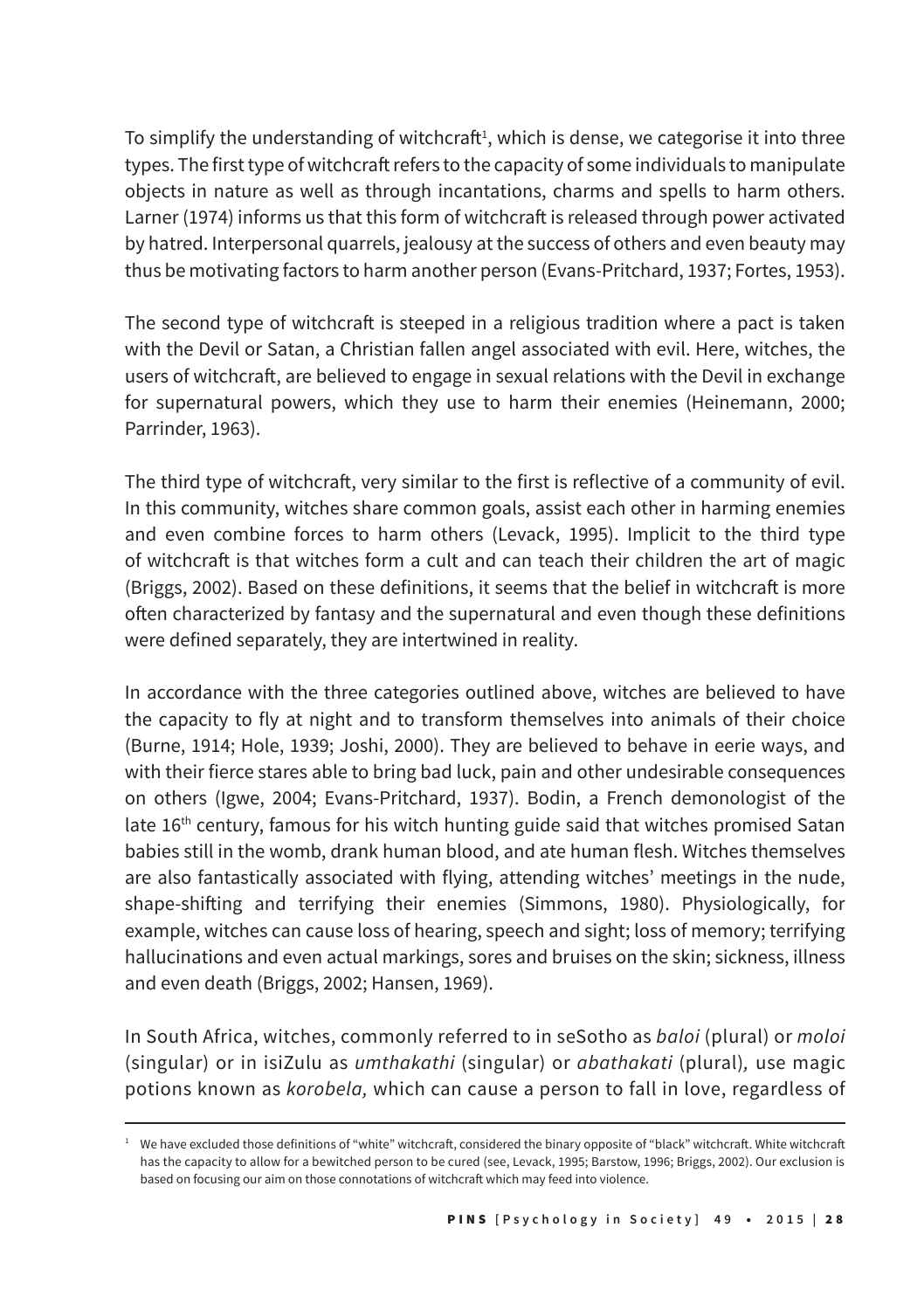their own true inclinations; while *intelezi*, can cause a person to become violent (Ashforth 2000). *Isidliso* is also thought to wreak all sorts of social misfortunes and divorce, unemployment, unpopularity, family conflict, as well as physical illness and death are regarded within the domain of the witches' capacity. In fact, HIV/ AIDS is also viewed as a manifestation of bewitchment in South Africa and other African countries, like Zimbabwe (Van Dyk, 2001). The notion of "zombies", or people controlled by a witch to do their evil, is also widespread in contemporary South Africa (Comaroff & Comaroff 1999; Niehaus 2000). Another closely linked phenomenon, is the belief in the *tokoloshe*. The *tokoloshe* created by witches, is believed to have the capacity to cause illness and death on the command of the witch (McNab, 2007). Peltzer and Renner (2003) for example, explored taxi drivers perceptions of the causes of accidents and the *tokoloshe*, sent by witches was cited as a dominant factor.

On the basis of these descriptions, witchcraft seems to represent a theory of misfortune. This theory of misfortune guides the interactions between people and provides them with explanations, steeped in the supernatural, for almost every misfortune. Evans-Pritchard (1937) argues in this vein that witchcraft may be drawn upon as an explanatory frame in light of what may be considered by the person as undeserved misfortunes. Regardless though, of the role witchcraft may play in deflecting responsibility for misfortunes, the capacity witchcraft is believed to possess, manifests in a sense of fear.

As supported by Webster (1932: 486), we understand that in communities where witchcraft beliefs abound, "a man is likely to die if he believes himself bewitched … the man may be strong and healthy; nevertheless he falls into a decline and soon expires …" Morton-Williams (1960) alludes to this point and informs us that the Yoruba admit they fear witchcraft more than anything else as it is believed to be the most frequent cause of death. Oliver (1928: 117) states that witches are "believed to haunt and worry their victims in their own homes, though they remained invisible and were in reality found asleep in their own beds when investigations were made". Hansen (1969: 11) explicitly indicates that the hysterical symptoms presented by victims of witchcraft "was not witchcraft itself but the victim's fear of it".

In light of this, it follows that fear is embedded in the belief in witchcraft, as it contains supernatural power to negatively influence any aspect of one's life. This is an important consideration, given that the fear of witchcraft may be a strong motivating factor that contributes to the violent consequences associated with such accusations. In this instance then, social cohesion may be directly impacted by increased fear of being bewitched.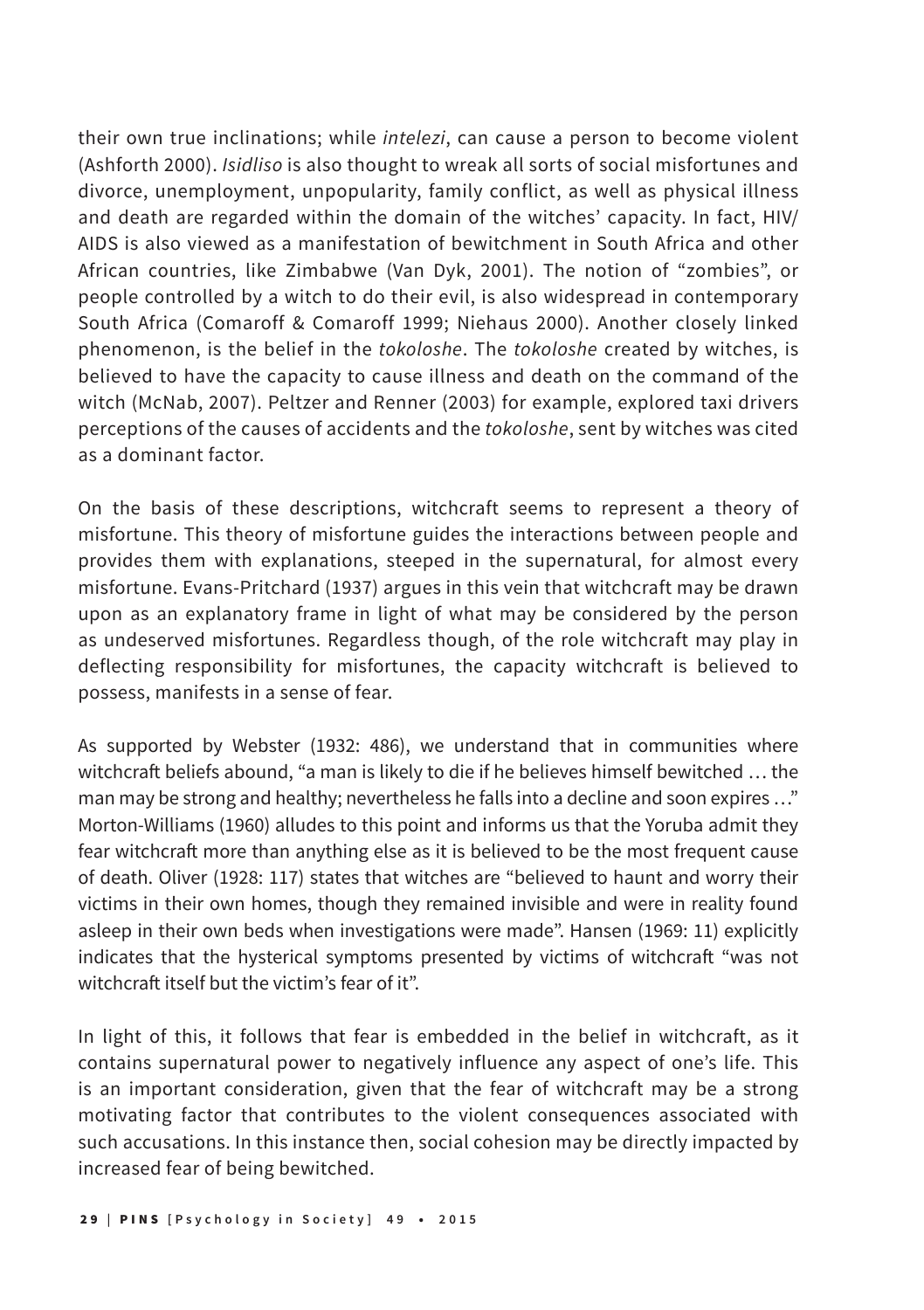# **Fear of witchcraft and social cohesion**

Any discussion of social cohesion must take into account social capital. Bourdieu (1986) defined social capital as the aggregate of the actual or potential resources which are linked to possession of a durable network of more or less institutionalized relationships of mutual acquaintance and recognition – or in other words, to membership in a group – which provides each of its members with the backing of the collectively-owned capital. Putnam's (1993: 36) seminal work on social capital elaborates on the nature of social relations, and he suggested that social capital consists of "the features of social organization, such as networks, norms, and trust that facilitate coordination and cooperation for mutual benefit". Dayton-Johnson (2003) and Lin & Erickson (2008) provide more recent definitions of social capital that reflects the same ideas. Dayton-Johnson (2003) defines social cohesion is a characteristic of society which depends on accumulated social capital. Lin and Erickson (2008) state that social capital focuses on the production and the returns of social capital. They further state that social capital explicates how collective actors and individuals invest in social relations through which access to diverse and rich resources are gained. Based on these definitions, social capital is considered the result of investments in social relations that are made by individuals and particular groups that have returns, which may be monetary or otherwise. One important aspect of almost all the definitions of social capital is the fact that social capital, similar to physical or human capital, is (explicitly or implicitly) developed by individuals to generate some future returns. In this sense, social capital is considered as a resource and not just a component of social structures. This idea is expressed by Coleman (1990) who states that the function identified by the concept of "social capital" is the value of certain aspects of social structure to actors, as resources that can be used by the actors to realize their interests. He further adds that like other forms of capital, social capital is productive, making possible the achievement of certain ends that would not be attainable in its absence.

Social capital, it is argued, is a resource that increases rather than decreases with use. To this end, communities with norms of reciprocity, which in turn reinforces sentiments of trust may experience positive economic development and effective governments (Putnam, 1993). Social capital then, creates the condition for social cohesion to develop and for coordination and cooperation for mutual benefit to occur. It follows that if social capital is high, then the level of cohesiveness amongst community members may in turn, be healthy. Social cohesion is defined as a characteristic of society which depends on the accumulated social capital (Dayton-Johnson, 2003).

While Putnam (1993) argues that social capital is manifested in various forms of pro-social local associations, it becomes more evident to us when social capital may be on the decrease, expressed through increased social tension, violent crime and the targeting of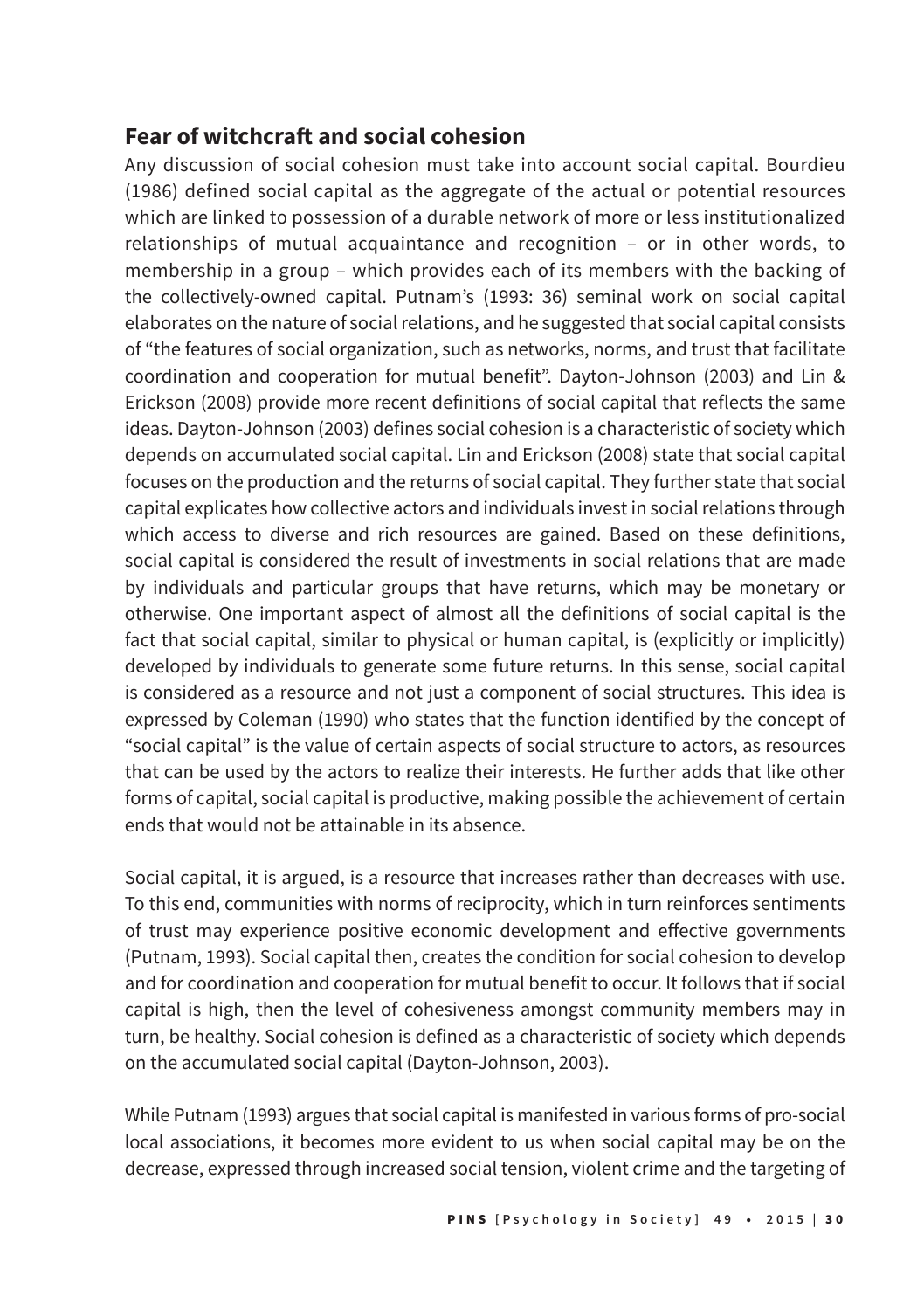minorities. The formation of gangs, for example, may be considered a form of "negative" or detrimental form of social cohesion, what Putnam (2000) called bonding form of social cohesion. Putnam (1993) argues that social capital can contribute to social cohesion but it cannot be assumed that it automatically leads to social cohesion.

Violent conflict then, can be understood as stemming from a relationship between social capital and violent conflict, mediated by social cohesion (Colleta & Cullen, 2000). According to them, "the weaker the social cohesion, the weaker the reinforcing channels of socialization and social control" (Colleta & Cullen, 2000: 4). From this, it can be drawn that healthy social relations and networks, between people, groups and organisations enables the development of "positive" social cohesion, or trusting relationships, which essentially is an expression of the social capital of that community.

Witchcraft accusations however, allude to the opposite – social relations that are disharmonious. In light of the belief that bewitchment generally causes harm distrust amongst people in communities where the belief exists can be expected. For example, Golooba-Mutebi (2005) says that community members are afraid to trust friends and neighbours who may turn against each other – if accusations of witchcraft are drawn into those interpersonal spaces. In this way then, social cohesion begins to break down as the trust between people is compromised. The result of these damaged networks is fear, which manifests in interpersonal conflict, suspicion and violence. Therefore as suggested by Beauvais and Jenson (2002) social cohesion can operate both as an independent and dependant variable. In this case, fear of witchcraft breaks down social cohesion and in turn this breakdown of social cohesion leads to greater levels of tension and mistrust, which creates the conditions in which accusations of witchcraft increase. In light of this, it is argued that in communities where the belief in witchcraft permeates and influences the thinking of people, that social cohesion is negatively affected by the fear emanating from the belief in witchcraft's malevolence. It is this fear that has a direct impact on social relations within the community. Putnam (2000) refers to bonding social capital that tends to reinforce exclusive identities and homogenous groups (Putnam, 2000). Bonding social capital may provide an in-group consciousness for group members, while excluded individuals may be negatively targeted. Attempts therefore, to understand and essentially prevent witchcraft violence, like any form of violence, may thus be compromised if an understanding of the importance of social cohesion is not considered.

## **Violence prevention interventions**

Violence prevention interventions specific to witchcraft accusations in South Africa are rare. This is not too much of a surprise, even in light of the increasing reports of witchcraft violence in various communities. One may consider that this silencing of one expression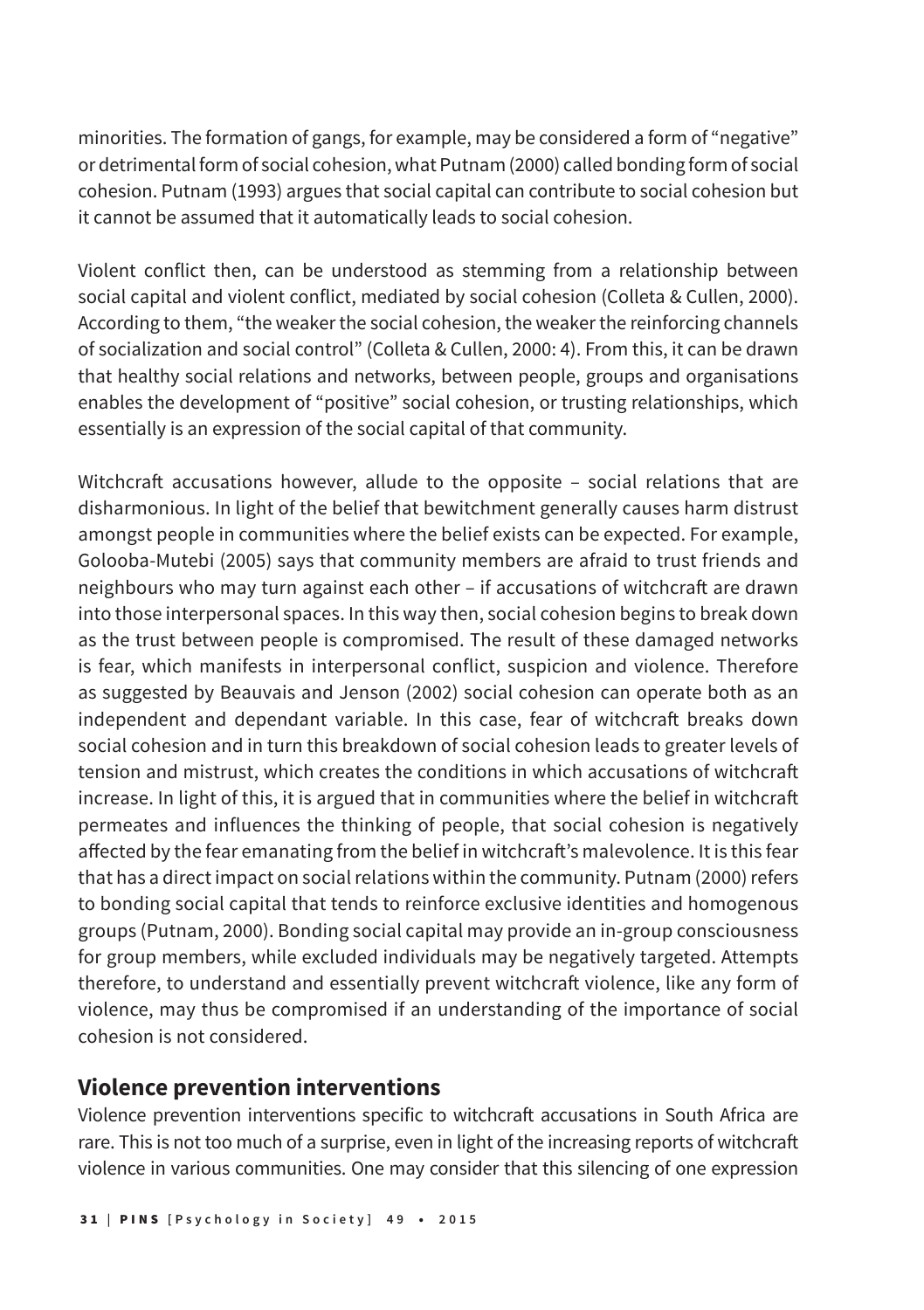of violence is located in the fact that the belief cuts through every element of African life and that many people are afraid of the inherent power of witchcraft. For example, Fisiy & Geschiere (1991) indicate that witchcraft is at the centre of politics. This thought links to the fact that in South Africa, politicians, whose views hold sway over many people, have indicated that witchcraft may be relied upon to maintain power (Kgosana, 2009). The implication of this is that the belief which penetrates all elements of social and private life is being given added strength in political life and this gives power to the fear of bewitchment.

Therefore, rather than a focus on the issue itself – violence – focus is given to the extraordinary, supernatural and 'evil' capacity inherent to those accused of witchcraft. It suffices then, that any intervention aimed at addressing this expression of violence, must be located within the context of such beliefs.

A lack of such understanding may manifest in inappropriate ideas and actions. For example, The Mpumalanga Witchcraft Suppression Act in South Africa calls for an end to the belief in witchcraft (1957). The Act prohibits various activities related to witchcraft, witch-hunting and fines and imprisonment are likely consequences. One has to consider if a belief in any entity can be legislated out of social life. Thus, the call to an end to witchcraft belief implies a lack of understanding of the function the belief serves and takes away the impetus of a focus on the problem itself – the interpretation of beliefs. These interpretations are important as they allow for violent expressions that are the outcome of distrust and damaged interpersonal relations.

In this paper, we explore community members understanding of witchcraft, with a view to commenting on the fear emanating from the belief. We locate this understanding in relation to social cohesion, arguing that a breakdown in important linkages within communities may manifest in violent outcomes.

# **Methodology**

#### *Sample*

The project within which the data collection occurred, provided the researcher with a base to develop relationships with various community stakeholders. Through these relations, the researcher gained excess to the participants. Participants were all from semi-rural communities, South of Johannesburg. In total, 29 participants took part in the study. Three focus group discussions were conducted. These groups comprised of 12, 4 and 6 people (22 participants). The numbers in the groups were not planned but rather, developed as a snowball effect. Additionally, 7 non-structured conversations were held with individual community members, bringing the total number of participants to 29. Non-structured conversations were chosen as the data collection tool, as it allowed participants to bring their understanding of the belief in witchcraft.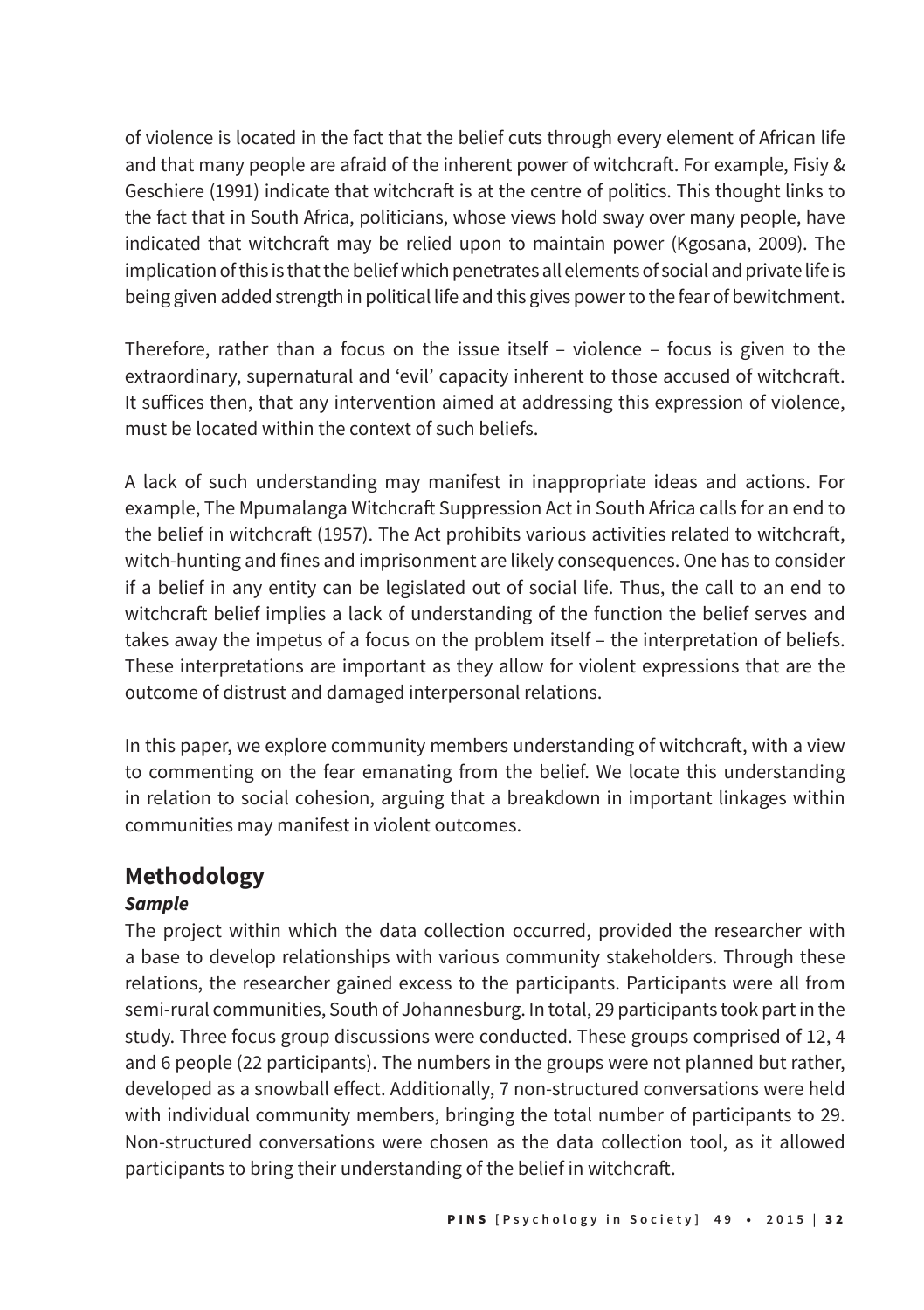#### *Data analysis*

Banyard and Miller (1998) state that qualitative methods are a powerful set of tools enabling researchers to understand the subjective meanings people make of their experiences and which gives rise to specific behaviours. Given this and in light of our aims, the qualitative approach is best suited to gather the depth of understanding needed from the participants of the study.

Thematic content analyses of the transcribed interviews was used as a technique as it allowed for relevant issues to be highlighted through the identification of themes (Henning, 2004; Babbie & Mouton, 2005). This enabled the researcher to formulate an overall understanding of the meanings of witchcraft presented by the participants. Greenwood, Hussain, Burns and Raphael (2000) also suggest that this analytical tool allows the researcher to elicit the depth and detail required.

#### *Limitations*

The sample size was too small to draw broad conclusions. Further studies are required to determine the broader influence of witchcraft beliefs on social cohesion in South Africa. The study does not localise witchcraft beliefs within specific provinces of South Africa. Research into the possible provincial differences in the belief in witchcraft may enable deeper nuances of the belief.

## **Results and discussion**

The following section presents the findings of the study. We present three themes produced from the thematic content analysis. These are: (i) *descriptions and capacity of witches: the*  belief in witchcraft (ii) the fear of witchcraft, and (iii) violence and witchcraft accusations.

#### **Descriptions and capacity of witches: The belief in witchcraft**

Witchcraft as a theory of misfortune provides an explanatory framework for almost every social, psychological, economic and health-related experience in contexts where the belief is real (Niehaus, 1993; Levack, 1995). Participants reflected perspectives of witchcraft as a theory of misfortune. Interestingly, participants seemed surprised when asked "what is witchcraft?" However, they were able to present perspectives of witchery when the terms *"molo"'*, *"abathakat"* or even *"umuthi"* were used.

*"It is the control and manipulation of people, things and events for a negative outcome in life. It is also a form to get back at people, or make one do something they would not ordinarily do or practice. It causes dysfunction."*

*"They make your life upside down, they do it with muthi, they get it from the floor most of the muthi the people they know."*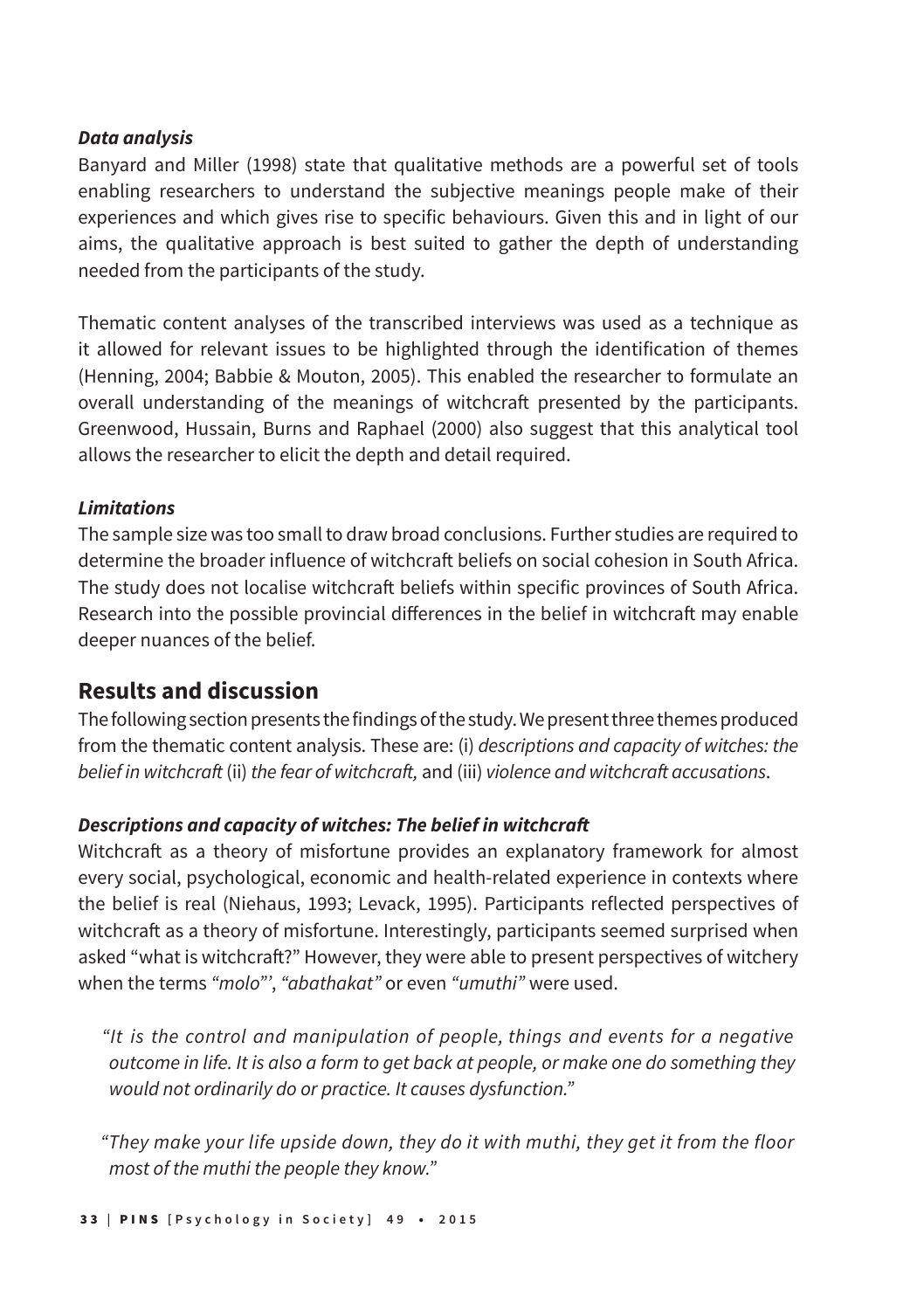*"You sometimes you fight with your husband ... they throw something by your house everything go upside down."*

*"Maybe you are doing something like a business your business is going up … they can make people not come to your store."*

*"They maybe use the muthi to maybe destroy other people's life."*

*"Maybe they say she mustn't have a boyfriend she mustn't have a man just like that … all her children all her family mustn't have a good life."*

These perspectives reflect the understanding that witchcraft can cause negative outcomes or experiences in one's life. From business misfortune, indicating socio-economic issues, to interpersonal quarrels and jealousy, witchcraft is understood as having the capacity to control every aspect of one's life. One participant provided an insight that shows that positive attributes such as beauty are also seen to be the result of witchcraft:

*"When you very pretty ... they say ... they hit you when the blood come out she drink the blood she suck it she suck it she suck it ... they say that girl came out pretty, pretty, pretty and she came to the place by the rank [taxi rank] the people say that girl is so pretty."*

Witchcraft therefore provides a coherent ideology for daily living and it seems that any and every experience can be attributed to bewitchment. The attributing of all experiences in daily living to witchcraft it seems, is primarily motivated by jealousy. Jealousy as a motivating factor for witchcraft was identified in several conversations:

*"Moloi is like a jealous person … when I am jealous with you then at night when you sleep I do all my things …"*

"Sometimes the neighbours can do witchcraft others because of your children are too cute or successful or I just don't like you so I just want to witchcraft you."

*"… you know moloi neh … is full of jealous."*

*"For instance with black people we can marry two wives where maybe to find the first wife or the kids don't like the second wife or the kids or maybe there are two sisters and the one sister's children are successful then the other will be jealous."*

Witches were also believed to use an array of fantastical means to achieve their goals. This was similar to understandings in the literature that witches, or the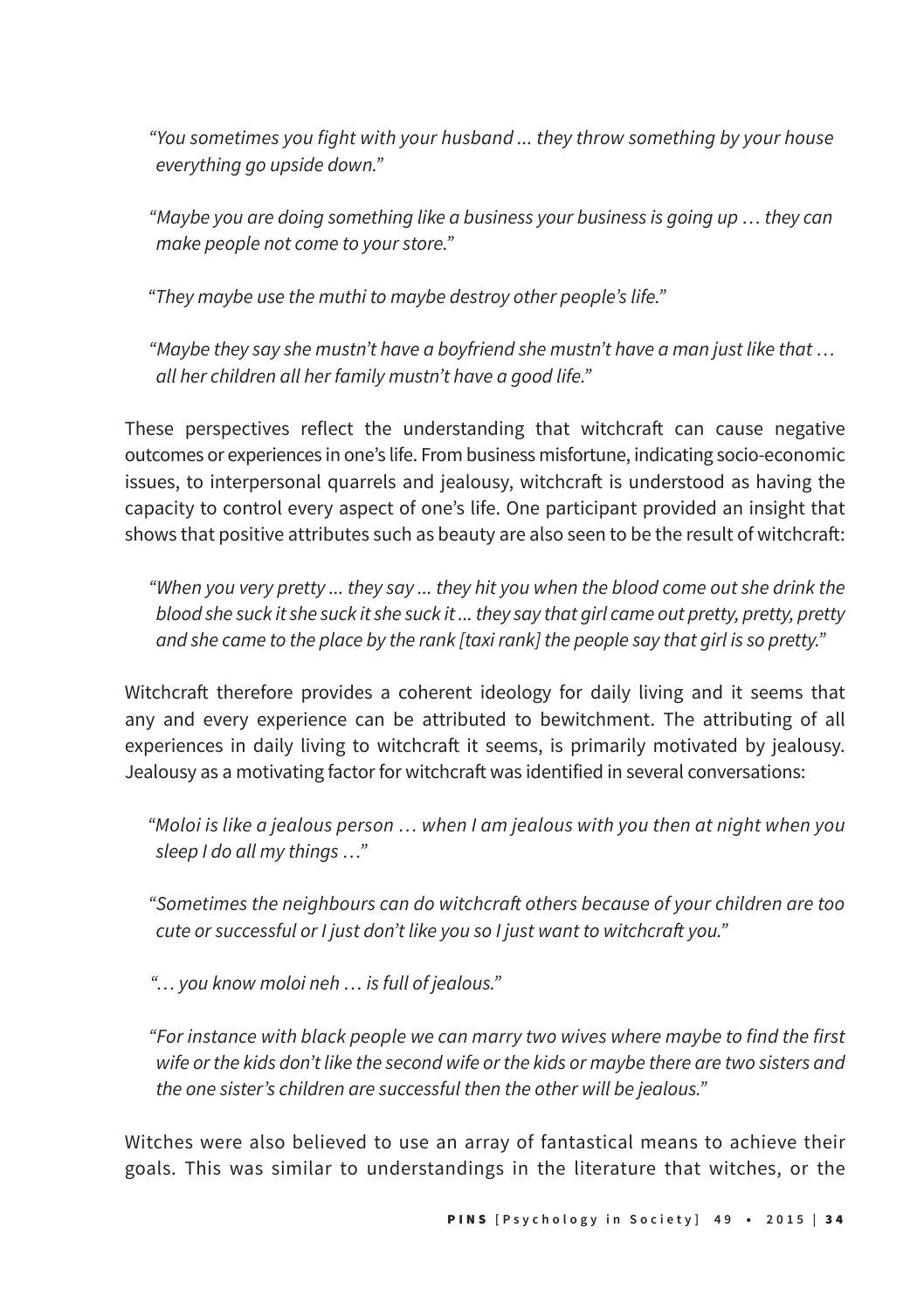users of magic, employ supernatural elements in achieving their goals (Burne, 1914; Hole, 1939).

*"Moloi can always when you sleep when you dream something that's how it come into you they sent this like err when they take the bread and biscuit and go on top of bread it is like a taxi for them and the biscuit it's like a wheel and they fly."*

*"Isigiso you are sleeping but eat at the same time and you get sick the medical doctors can't see anything."*

*"You can get swollen feet they make you sick they can send the lightning to you or like*  when you are pregnant they will pick up the sand where you walked and you will suffer *when you are delivering."*

*"You know Yaseen this moloi comes to your house they come inside from the door but you don't hear it they turn around and they make the sounds [points to behind] and the door open."*

*"My grandmother told me a story of a black cat that came into her house she threw hot water [the] next day this old lady came and asked her why she burnt her."*

*"She can fly she takes the broom and she [gestures a flying motion] … and she fly to somebody."*

Another example of a fantasy description was that of the *tokoloshe*. In a similar fashion to zombies, who can be used by witches to harm others (Ashforth, 2000), the *tokoloshe* too, was understood as being created by witches.

*"Even the tokoloshe they make the tokoloshe … they say they making hole and they make the pap [maize porridge] and they take the body parts from the dead people they make like a pop like a doll and they say he grow like how the flower he grow they know for how long they putting it there [in the ground] now they take it out and they give the name."*

*"They [witches] send a tokoloshe to your house. It can translate and tell the person the life you are living you can't see it they can see it ... it can sleep with you so it takes away feeling from your husband ..."* 

*"They see I got good life so they sent tokoloshe he is sleeping with me ..."*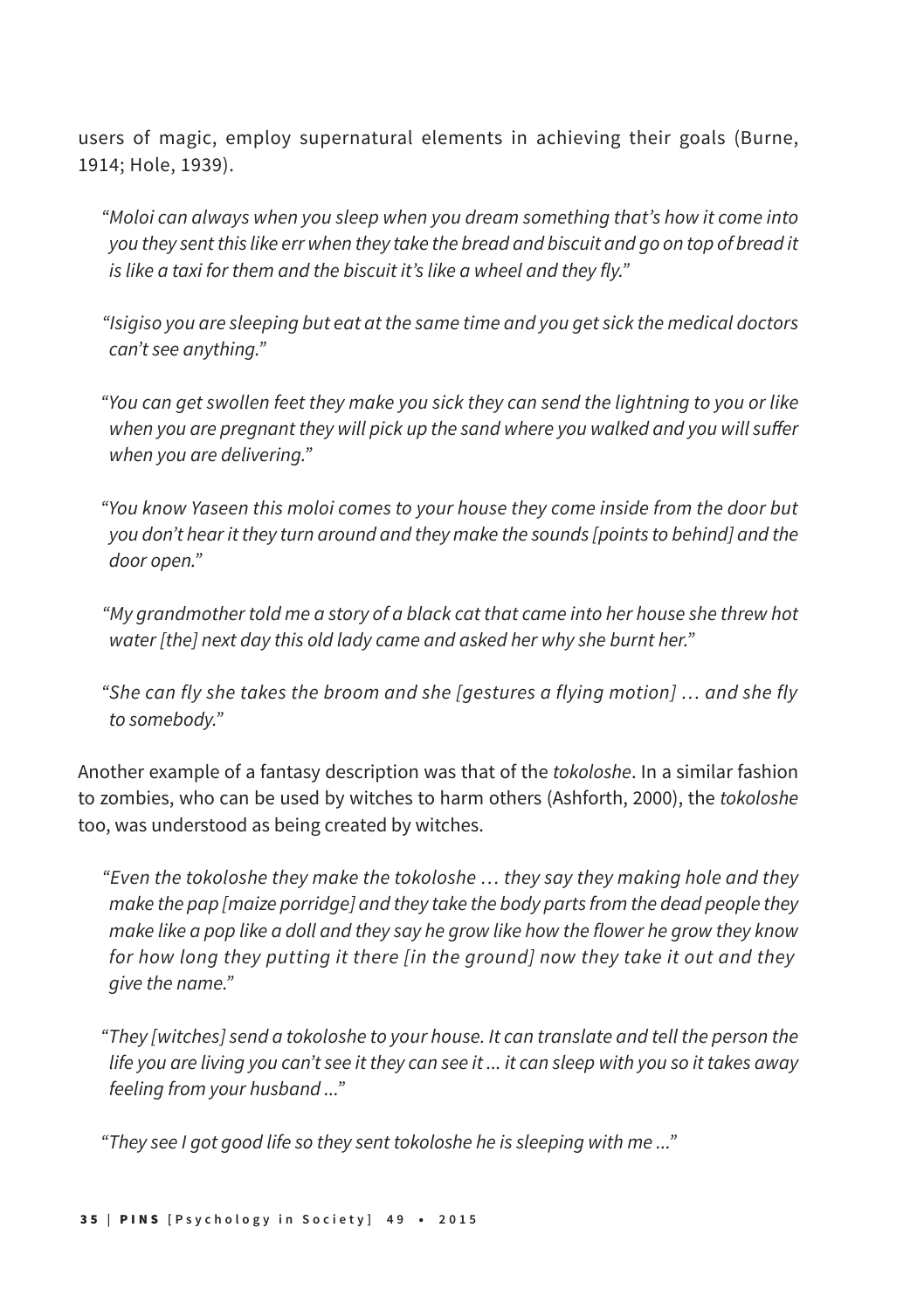Witchcraft as described and understood by participants has the capacity to influence every aspect of one's life. The manner of achieving these aims is steeped in a tradition that associates witchcraft with fantasy and the supernatural.

It thus seems that any misfortune experienced within these domains, may provide people with an opportunity to deflect self-blame and responsibility towards the intentions of jealous persons, who utilise witchery. Ashforth (2000) and others (Simmons, 1990; van Dyk, 2001) support this by concluding that witchcraft is believed to be responsible for almost any and every experience while, Evans-Pritchard (1937) described witchcraft as an explanation for what may be deemed, undeserved misfortunes.

This feeds into the notion of witchcraft beliefs as a means to attribute success – not to hard work, genetics or good fortune – but rather to the evil work of the Devil and witchcraft. In essence this takes away the social standing of an individual who has achieved success and an explanatory framework that maligns them is created.

Witchcraft beliefs in South Africa also appear to draw strength, paradoxically, from what is communicated in traditional Christian churches where witchcraft is portrayed as the antithesis of conventional religion. This became apparent when participants spoke about protecting oneself from bewitchment. Below are some excerpts from various conversations.

*"If I leave the Church the tokoloshe [will] kill me."*

*"A moloi can fly … from here to Mozambique that's how I heard from the Church."*

*"Especially [if] you don't pray you can be a very scared you can't even say moloi moloi is like even if you say tokoloshe and you don't pray you can't say tokoloshe once you say tokoloshe at night he come."*

Given the centrality of African cultural and Christian religious beliefs in the lives of many, it follows that if witchcraft is defined as a real phenomenon, within these domains it will influence the thinking, behaviour and actions of people.

#### **The fear of witchcraft (bewitchment)**

Through conversations with participants, the fear of bewitchment became evident. Participants often stated "this witchcraft thing is dangerous" and that studies to understand it should not be pursued. Alternatively, participants were shocked at the topic and refused to participate. Others, laughed, but when prompted into a conversation, provided fascinating insights into the belief.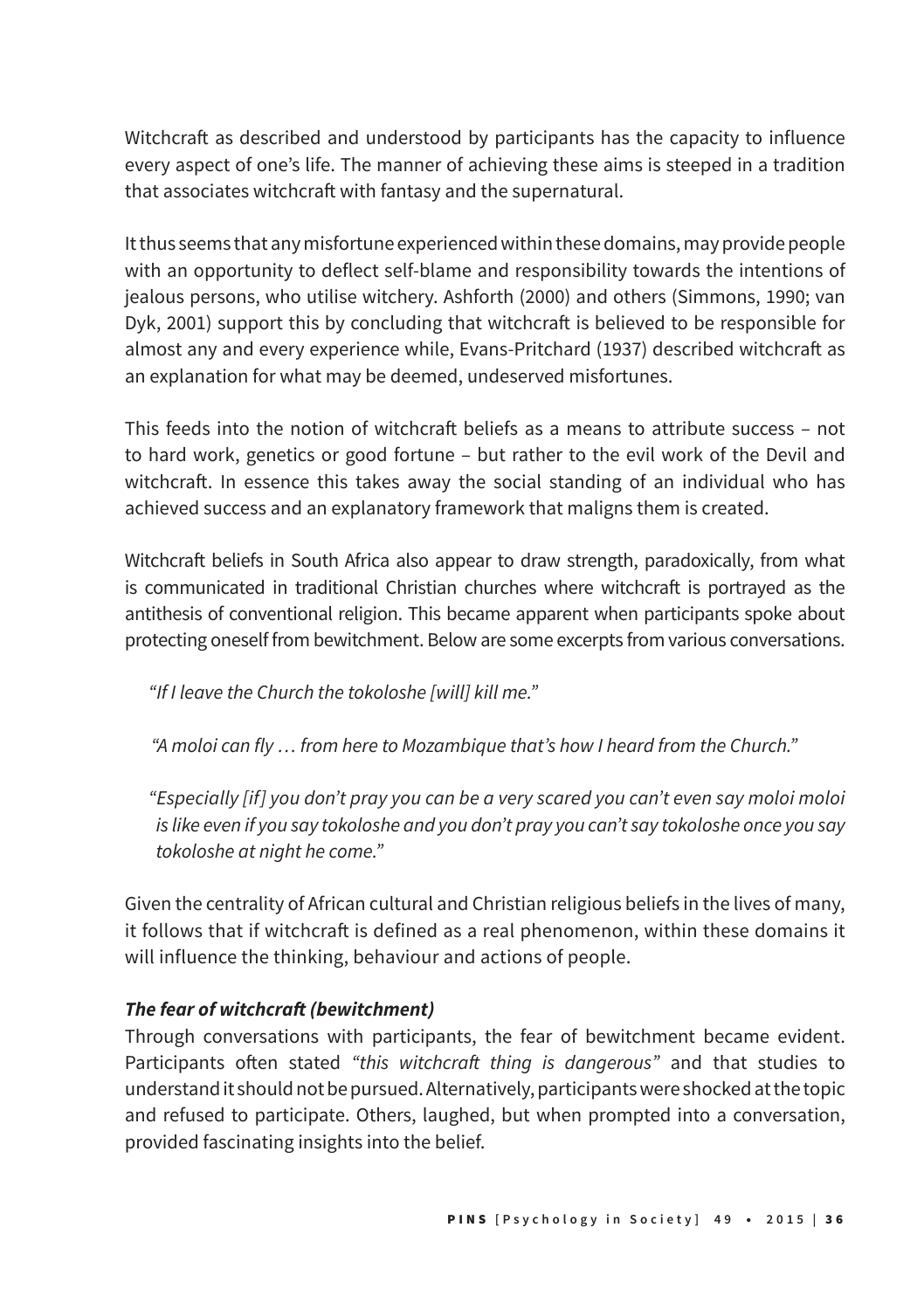In this paper, it is argued that fear of witchcraft is derived from its perceived capacity to cause harm. This is supported by Oliver (1928) who inform us that witchcraft embeds fear in those who believe in it. In fact, most descriptions of witchcraft, including photographic depictions, reproduce the image of witchcraft in association with fear.

A specific example to highlight fear was obtained from a participant who agreed to provide me with information. However, due to a thunderstorm that occurred after my initial conversation with her, she became very reluctant to speak to me, convinced that witches can send lightning to kill people. She said: *"I hope they [witches] don't come for me tonight."*

Other participants explained how accusations of witchcraft and fear of bewitchment increases distrust among community members, breaking down social cohesion amongst neighbours, friends and even within families.

*"… once someone said you are the witch no one will want to come close to you because you will they will everybody will [be] scared of you because they will you know it is not a good thing it is an evil thing it is not right at all … the community is afraid, people will be afraid. There is this lady an old lady she is a moloi. When she walks on this side of the street, you walk on the other side."*

With an understanding that positive interpersonal relations and trust, an increase in social cohesion is experienced; it can be stated that once an accusation of witchcraft has been made, distrust amongst community members spreads. Colleta & Cullen (2000: 4) state that "the weaker the social cohesion, the weaker the reinforcing channels of socialization and social control". This is based specifically on the fear of bewitchment and as a result, trust and relationships amongst neighbours, friends and even within families begins to breakdown. Golooba-Mutebi (2005) indicates that if accusations of witchcraft are made, trust amongst friends and neighbours decreases. In this way then, social cohesion begins to break down as the trust between people is compromised.

The breakdown in social cohesion brings the expression of what Putnam (1993) called bonding form of social cohesion. Here, like-minded individuals create an in-group and exclude anyone that may threaten their well-being. The formation of gangs then could be explained as forming as a consequent to the breakdown in social cohesion. Similarly, mob-based attacks on those accused of witchcraft may be the manifestation of the breakdown in social cohesion. The violence, is the end result of conflict that develops when the networks and connections between people are compromised.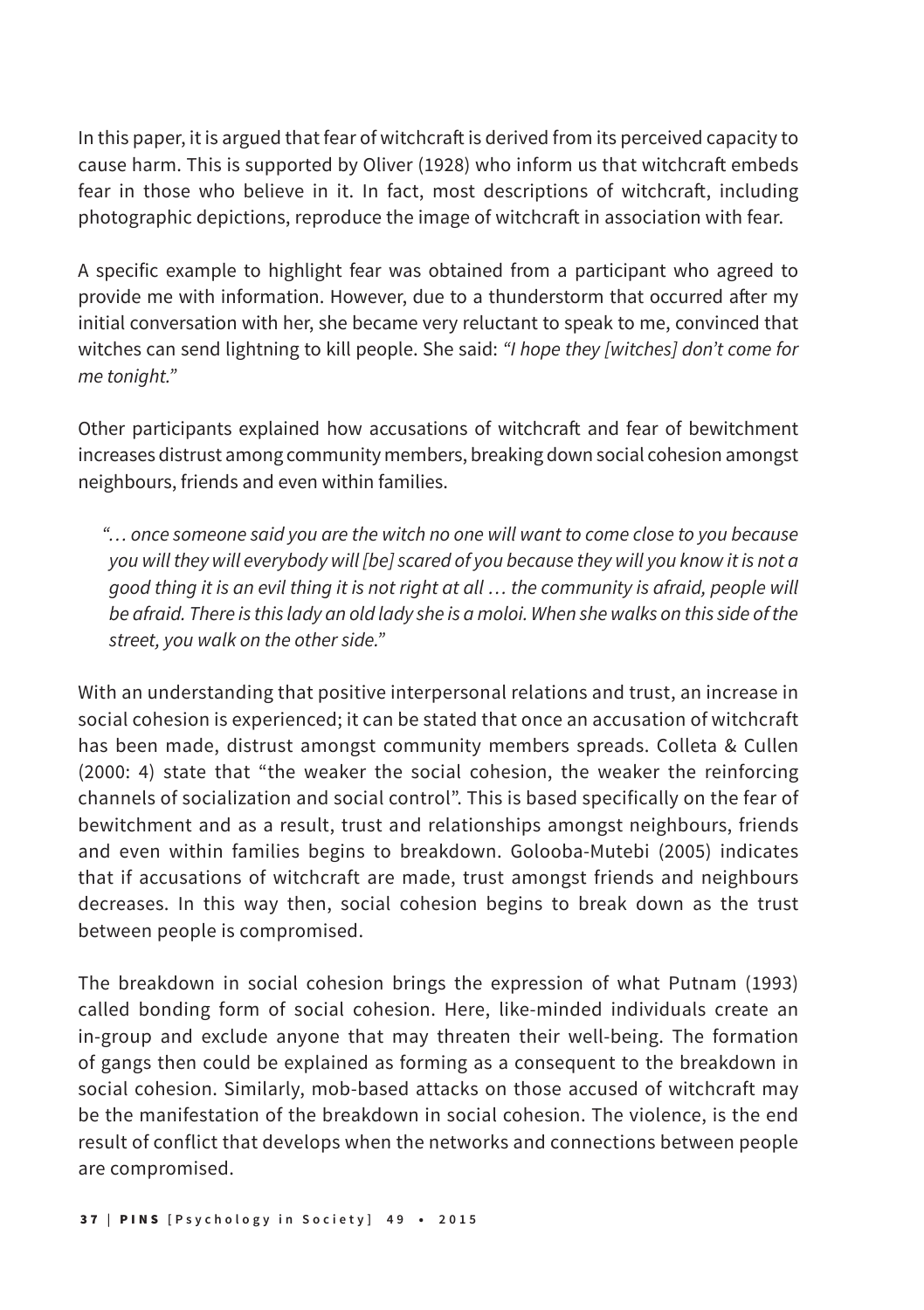#### **Violence and witchcraft accusations**

When asked what should be done to those who were identified as witches, participants said:

*"Kill them because they are not a good people to live with, they ruin your life."*

And,

*"The community they do horrible things they are burnt and stabbed the whole family."* 

These responses reflect the commonly held notion, that once an accusation of witchcraft has been made, violence is likely to follow (Barstow, 1995; Levack, 1995). One participant informed me that in Limpopo province he witnessed several violent attacks with accused witches.

**Interviewer:** *"Ok so you got the moloi out of the house and what did you say?"*

- **Participant:** *"We first ask her are you the moloi yeah then she say I'm a moloi okay tell us what you did I did 1 2 3 to Letti she tell us and we tell her okay tell us we won't do anything to you."*
- **Interviewer:** *"You won't do anything?"*
- **Participant:** *"Nothing then she tells us."*
- **Interviewer:** *"So you promise her that she will be okay."*
- **Participant:** *"So she saying everything I did this I did this and you know that men who passed away haai he never passed away I got him in the yard."*
- **Interviewer:** *"Okay."*
- **Participant:** *"Ok then she show us we want him okay we can find him okay so it's better we kill you now."*
- **Interviewer:** *"So you kill her?"*
- **Participant:** *"Yeah."*
- **Interviewer:** *"How would you kill her?"*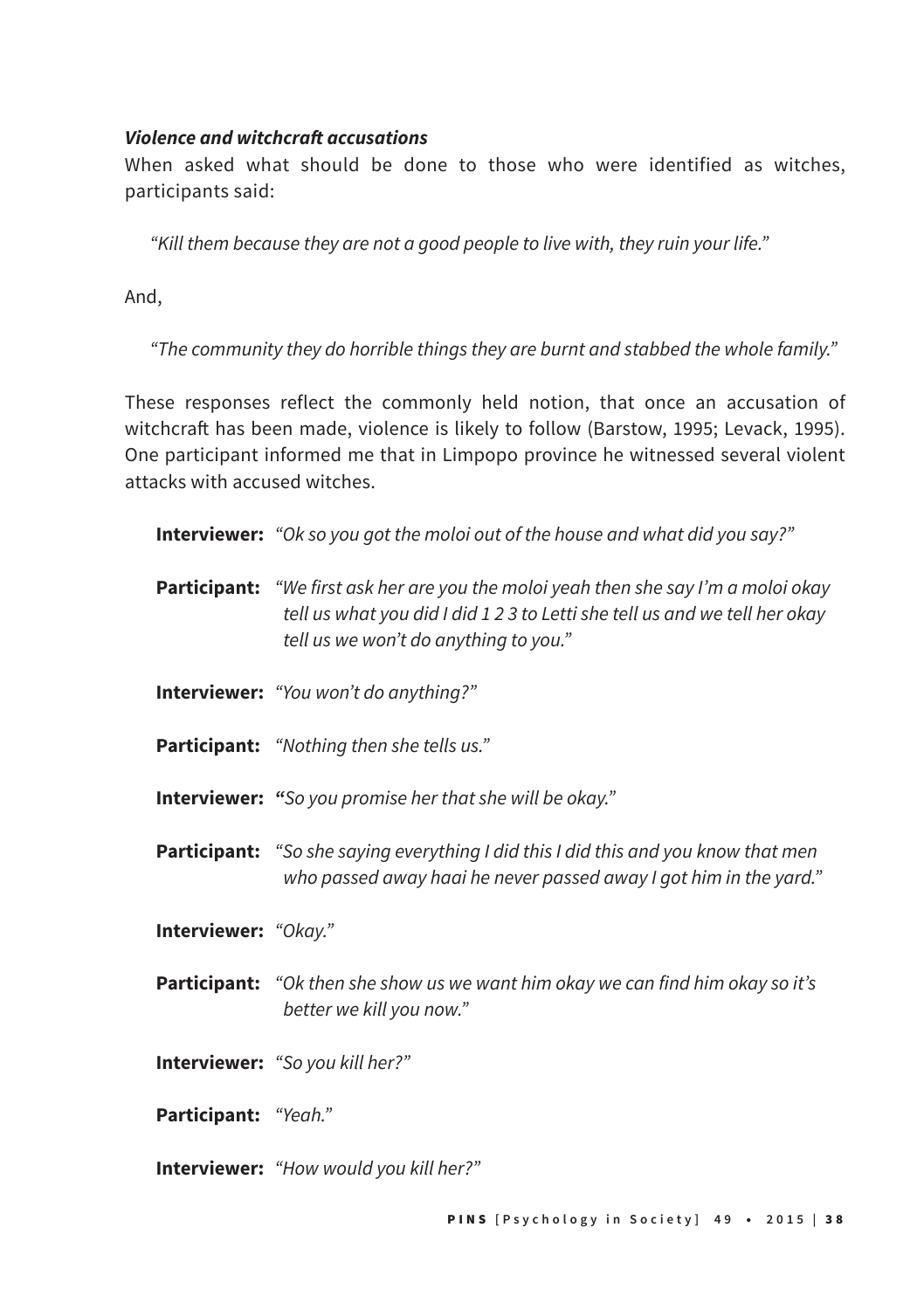## **Participant:** *"Haai is the gang so someone can take the stone or the stick the rope the fire and then we put the fire the diesel and burn them."*

Given the fear of bewitchment, it follows that avoidance of, or more so, the eradication of this threat is needed in the witchcraft paradigm, which may be a possible reason as to why large groups of people may attack an accused; as they are afraid of bewitchment and the breakdown in supportive networks becomes the breeding ground for further suspicion, distrust and conflict.

In another conversation, participants debated witchcraft violence. This conversation is important, because participants began speaking about protecting the witch.

| <b>Participant (A):</b> "Hey but you can't just say that you are going to kill people it |
|------------------------------------------------------------------------------------------|
| is a crime"                                                                              |

**Participant (D):** "*It is very difficult to decide on this because if we leave them [accused] they they will harm us again but if you kill them then the police will come for you."*

However, as the conversation continued, they alluded to the fact that killing a witch is the best solution.

**Participant (A):** *"They must take her to the police ... they must lock the witch up."*

**Interviewer:** *"Don't they kill her?"*

**Participant (A):** *"If you kill her it's another problem."*

**Interviewer:** *"So they can kill her"*

**Participant (A):** *"Yes they can kill her but they must not do it in front of the police."*

**Interviewer:** *"What will the police do?"*

**Participant (A):** *"The police they can do nothing because when the community is cross the community is cross."*

It is important to keep in mind that this discussion supports the argument that fear of bewitchment begins the process of a breakdown in social cohesiveness. It is argued by Colletta and Cullen (2000) that weak social cohesion increases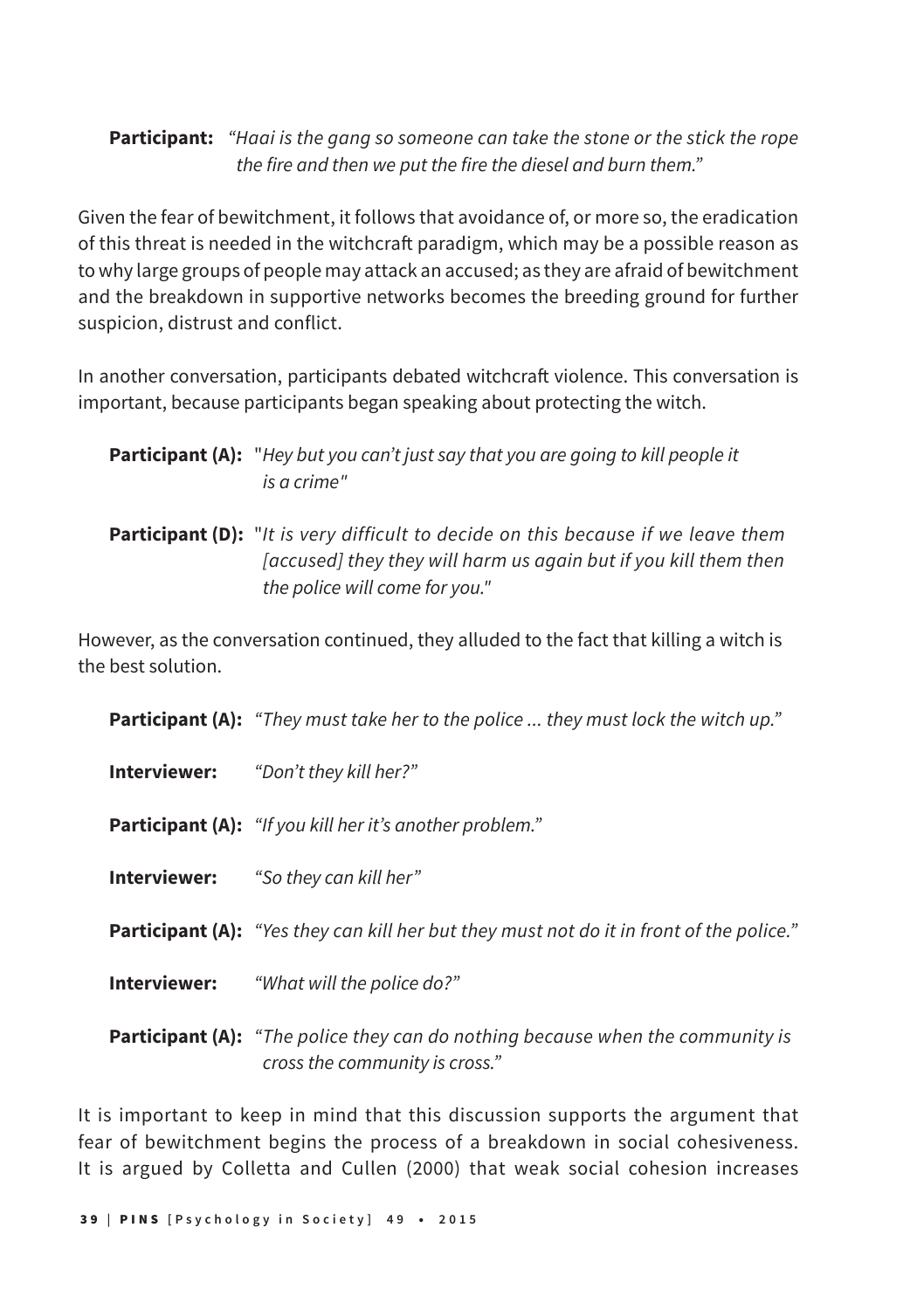social disorganisation, exclusion and fragmentation, which ultimately manifests in violent outcomes. Golooba-Mutebi (2005) explores this understanding of the breakdown of social cohesion within communities due to the fear of bewitchment. He states that there will be a lack of consensus in the decision of what needs to be done to the accused. Some communities will support the violence while others will question it. Explicit here, is that once an accusation is made, the fear of bewitchment is the starting point to the breakdown of linkages and networks. In this context the violent consequences met by those accused may be understood as a necessity that protects the survival of 'good' against 'evil'. Within contexts where the belief in witchcraft is subscribed by religion and culture and that the belief itself is fear-based, violence may be the only action known to the community in their treatment of witchcraft. Rose (1982) explains this further by arguing that the threat posed by "evil-doers" like witches, creates the condition to mobilize violent action against them.

The above section discussed results from conversations and focus group discussions held with community members on witchcraft. The purpose of this was to demonstrate the nature of belief in witchcraft in current South African communities. It became evident that witches are believed to be responsible for misfortunes faced and that jealousy is a motivating factor. Fantasy descriptions of witchcraft were provided by participants and this fed into the general fear most of the participants held regarding bewitchment. The fear of bewitchment escalates in most cases towards violent behaviour. The violence faced by accused witches stems from the belief that they have caused harm, havoc or destruction to someone around them or the community at large. Violence in this context may be considered an appropriate means of treatment for those accused of witchcraft.

## **Conclusion**

This paper located witchcraft beliefs within the perspective of South African community members. Community members' witchcraft beliefs firstly indicated that witchcraft is a significant dimension in these participants' lives and that secondly witches are believed to have the capacity to cause an array of socio-psychological misfortunes. These coupled with the fantasy descriptions provided of witchcraft feeds into the fear of bewitchment. Emanating from the fear of witchcraft, is a decrease in social cohesion, which leads to an increase in distrust and conflict. It was argued that the fear of bewitchment manifests in violent behaviour against those who are accused as a result of the breakdown of important linkages and networks that occurs when witchcraft accusations are made.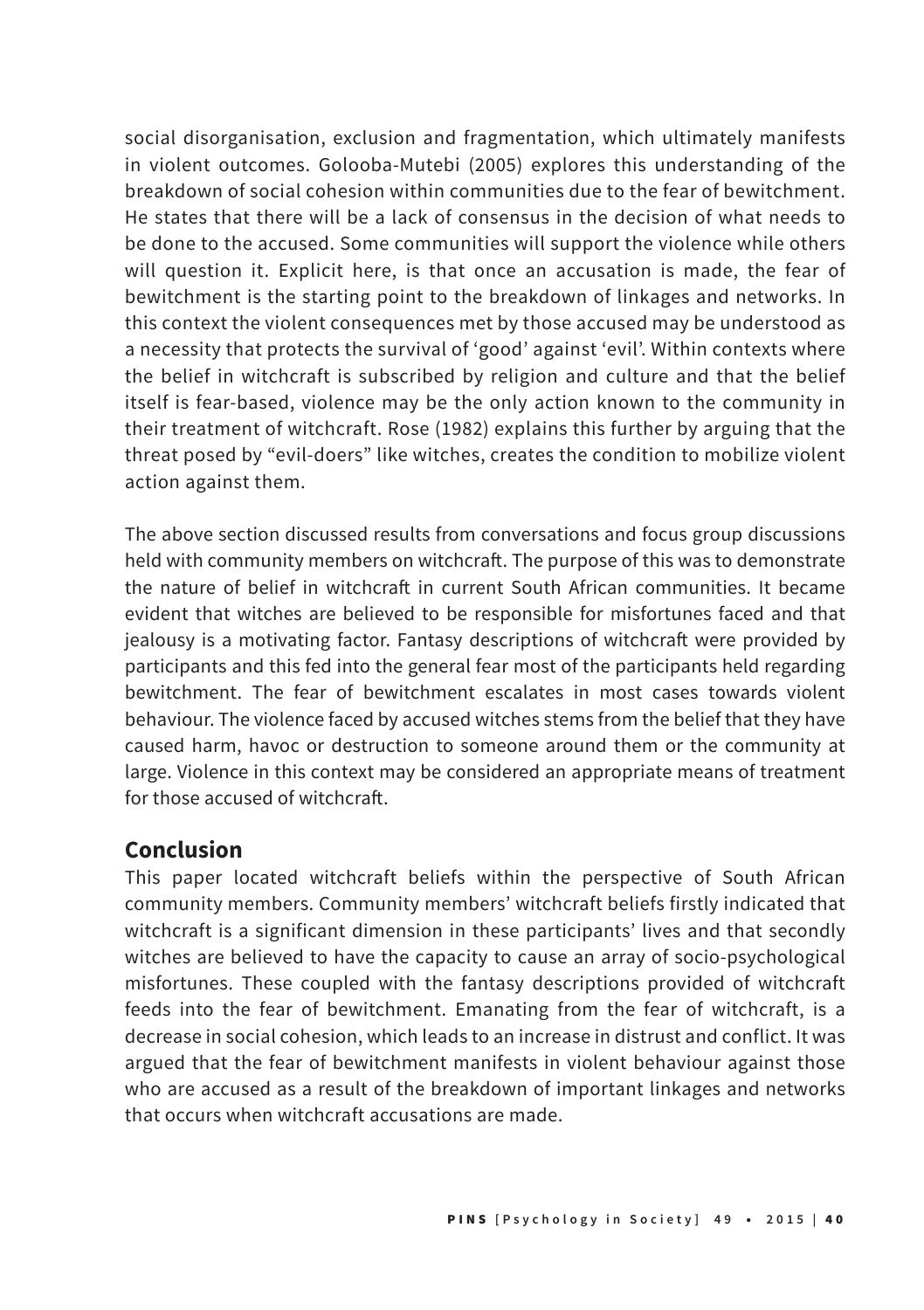# **References**

Abdussalam-Bali W (2004) **Sword against black magic and evil magicians.** New Delhi: Al-Firdous Books.

Ashforth, A (2005) Muthi, medicine and witchcraft: Regulating 'African science' in post-apartheid South Africa? **Social Dynamics, 31(2),** 211-242.

Ashour, M (1993) **The JINN in the Qur'an and the Sunna.** London: Dar Al Taqwa Ltd.

Babbie, E & Mouton, J (2005) **The practice of social research.** Cape Town: Oxford University Press.

Banyard, V L & Miller, K E (1998) The powerful potential of qualitative research for community psychology. **American Journal of Community Psychology, 26(4),** 485–505.

Beauvis, C & Jenson, J (2002) Social cohesion: Updating the state of the research. **Canada Policy Research Networks**, Discussion paper no. F22.

Baroja, J C (1964) **Magic and religion in the classical world**, in Marwick, M (ed) (1982) **Witchcraft.** London: Penguin Press.

Barstow, A L (1994) **Witchcraze: A new history of the European witch hunts.**  San Francisco: Pandora.

Bourdieu, P (1986) The forms of social capital, in Richardson, J (ed) (1986) **Handbook of theory and research for the sociology of education**. New York: Greenwood Press.

Bornman, E, van Eeden, R & Wentzel, M (1998) **Violence in South Africa: A variety of perspectives**. Pretoria: HSRC.

Briggs, R (2002) **Witches and neighbours: The social and cultural context of European witchcraft.** Oxford: Wiley- Blackwell Publishers.

Burne, C S (1914) **The handbook of folklore.** London: Sigdwick & Jackson, Ltd.

Colleta, N J & Cullen, M L (2000) The nexus between violent conflict, social capital and social cohesion: Case studies from Cambodia and Rwanda. **Social Capital Initiative,**  Working Paper No. 23.

4 1 **|** PINS **[Psychology in Society] 49** • **2015**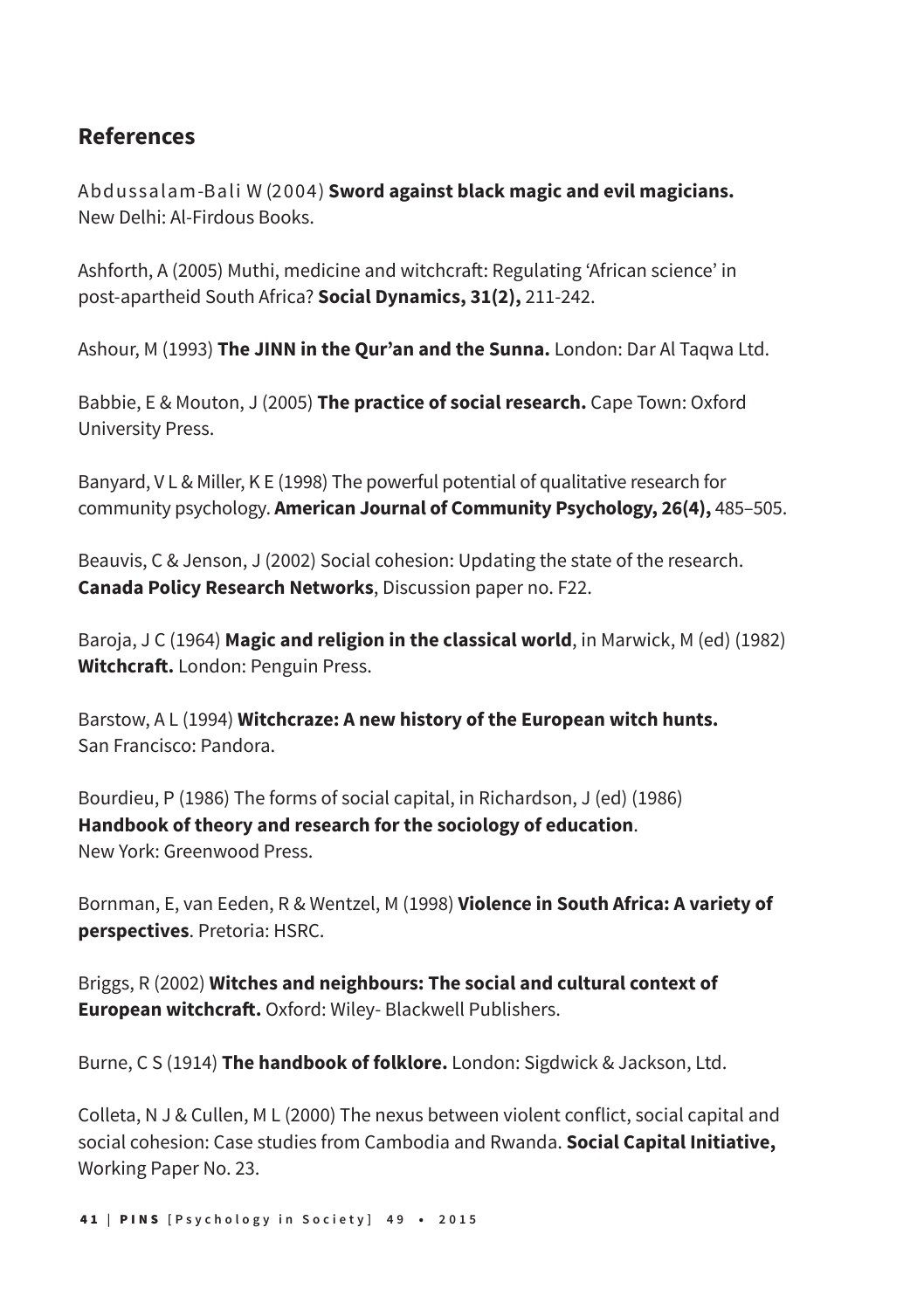Coleman, J (1990) **Foundations of social theory.** Cambridge, MA: Harvard University Press.

Comaroff, J & Comaroff, J L (1999) Occult economies and the violence of abstraction: Notes from the South African post colony. **American Ethnologist, 26(2),** 279-303.

Dayton-Johnson, J (2003) Social capital, social cohesion, community: A microeconomic analysis, in Osberg, L (ed) **The economic implications of social cohesion.**  Toronto: University of Toronto Press.

Douki, S, Nacef, F, Bekhadi, A, Bouasker & Ghachem, R (2003) Violence against women in Arab and Islamic countries. **Archives of Women's Mental Health, 6(3),** 165 -171.

Dein, S (2003) Psychogenic death: Individual effects of sorcery and taboo violation. **Mental Health, Religion and Culture, 6(2),** 195–202.

Eldam, A E (2003) **Tendency of patients towards medical treatment and traditional healing in Sudan.** PhD dissertation. University of Oldenburg, Germany.

Evans-Prichard, E E (1937) **Witchcraft, oracles and magic among the Azande.** Oxford: Faber and Faber.

Fisiy, C & Geschiere, P (1991) Domesticating personal violence: Witchcraft, courts and confessions in Cameroon. **Africa: Journal of the international African institute, 64(3),** 323-341.

Fortes, M (1953) The structure of unilineal descent groups. **American Anthropologist, 55(1),** 17-41.

Golooba-Mutebi, F (2005) Witchcraft, social cohesion and participation in a South African village. **Development and Change, 36(5),** 937-958.

Greenwood, N, Hussain, F, Burns, T & Raphael, F (2000) Asian in-patient and carer views of mental health care. **Asian views of mental health care. Journal of Mental Health, 9(4),** 397-408.

Hansen, C (1969) **Witchcraft at Salem.** New York: George Braziller.

Harwood, A (1970) Witchcraft, sorcery and social categories, in Marwick, M (1982) **Witchcraft.** London: Penguin Books.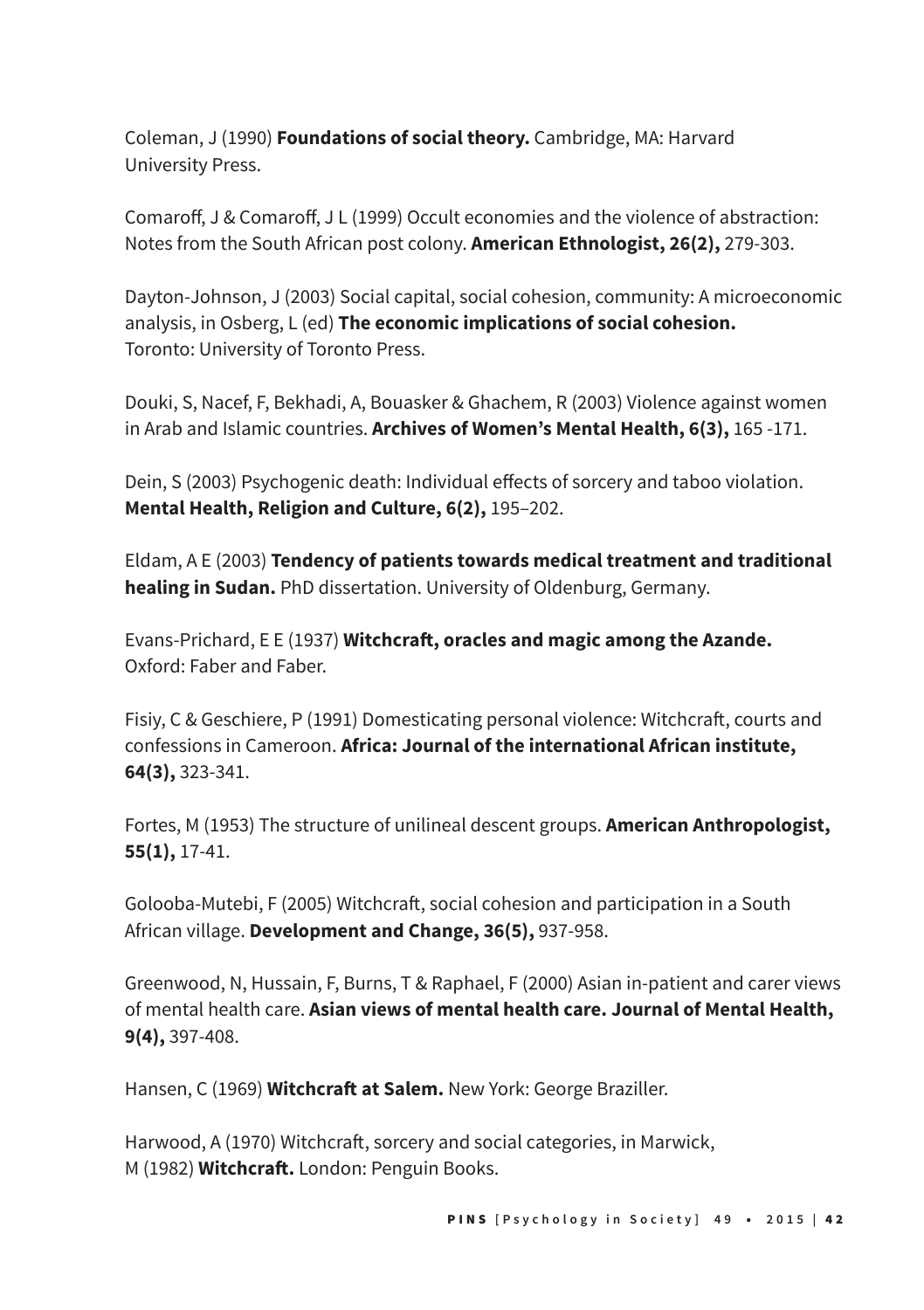Heinemann, E (2000) **The psychoanalytic exploration of the killing of women.** London: Free Association Press.

Henning, E (2004) **Finding your way in qualitative research.** Pretoria: Van Schaik Publishers.

Hole, C (1940) **English Folklore.** London: Batsford Ltd.

Igwe, L (2004) A skeptical look at African witchcraft and religion. **The Skeptic, 11(1)**, 72-75.

Ivey, G & Myers, T (2009) The psychology of bewitchment (Part I): A phenomenological study of the experience of bewitchment. **South African Journal of Psychology, 38(1),** 54-74.

Joshi, P C (2000) Relevance and utility of traditional medical systems (TMS) in the context of a Himalayan tribe. **Psychology in Developing Societies, 12(5),** 6-29.

Kgosana, C (2007) Sexwale slams COPE for using witchcraft. **IOL News**. http://www.iol. co.za/news/politics/sexwale-slams-cope-for-using-witchcraft-1.432299. Date retrieved 12 June 2013.

Larner, C (1974) **Is all witchcraft really witchcraft?** London: Penguin Books.

Levack, B P (1995) **The witch hunt in early modern Europe.** London: Longman Group Limited.

Lin, N & Erickson, B H (2008) **Social capital: An international research program.** Oxford: Oxford University Press.

Maxwell, D (1995) Witches, prophets and avenging spirits: The second Christian movement in North-East Zimbabwe. **Journal of Religion in Africa, 25(3),** 309-339.

McNab, C (2007) **Mythological monsters.** New York: Scholastic, Inc.

Meyer, W, Moore, C & Viljoen, H (2003) **Personology: From individual to eco-system**  (3rd ed). Cape Town: Heinemann.

Miguel, E (2005) Poverty and witch killing. **Review of economic studies, 72(4)**, 1153-1172.

Mkhize, N (2004) Psychology: An African perspective, in Hook, D (ed) **Critical psychology.** Cape Town: UCT Press.

4 3 **|** PINS **[Psychology in Society] 49** • **2015**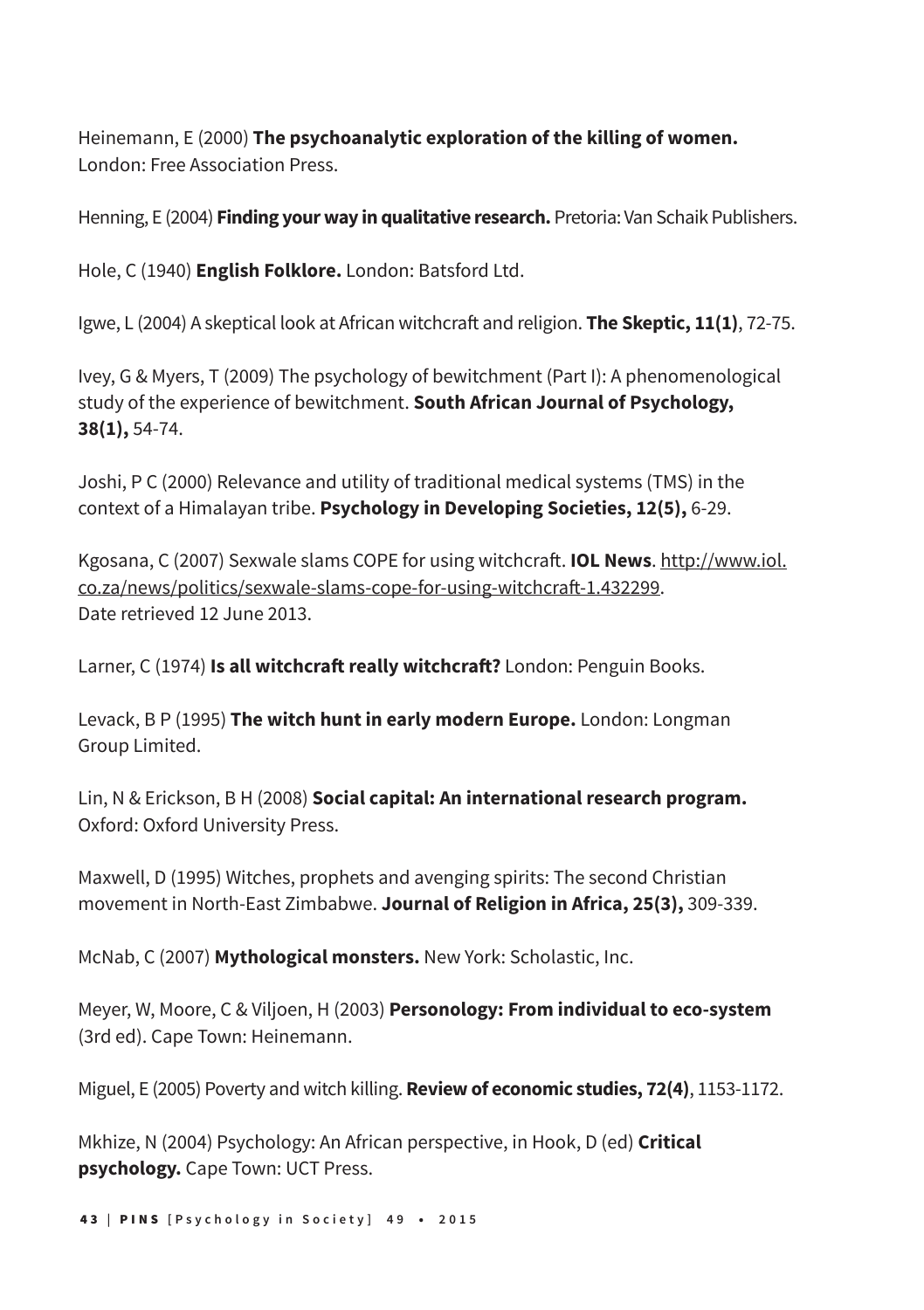Morton-Williams, P (1960) The Yoruba Ogboni cult in Oyo. **Africa, 30(4),** 362-374.

Moore, H L & Sanders, T (2002) **Magical interpretations, material realities: Modernity, witchcraft and the occult in post-colonial Africa.** London: Routledge.

Mpumalanga Witchcraft Suppression Act (1957) South African Law Reform Commission. http://www.justice.gov.za/salrc/ipapers/ip29-prj135-Witchcraft-2014.pdf. Date retrieved: 15 April 2015.

Niehaus, I (2000) Towards a dubious liberation: Masculinity, sexuality and power in the South African Lowveld schools, 1953-1999. **Journal of Southern African studies, 26(3),** 387-407.

Oliver, C W (1928) **An analysis of magic & witchcraft: A retrospective introduction to the study of modern metapsychics.** London: Rider Publishing.

Parrinder, G (1963) Witchcraft: European and African. London: Faber & Faber.

Peltzer, K & Renner, W (2003) Superstition, risk-taking and risk perception of accidents among South African taxi drivers. **Accident, Analysis and Prevention 35(4),** 619-623.

Putnam, R (1993) **Making democracy work: Civic tradition in modern Italy.** Princeton: Princeton University Press.

Putnam, R D (2000) **Bowling alone: The collapse and revival of American community.** New York: Simon and Schuster.

Rose, E (1982) **A razor for a goat.** Toronto: University of Toronto Press.

Roy, P (1998) Sanctioned violence: Development and persecution of women as witches in South Bihar. **Development in Practice, 8(2),** 136-147.

Simmons, W S (1980) Powerlessness, exploitation and the soul-eating witch: An analysis of Badyaranke witchcraft. **American ethnologist, 7(3),** 447-465.

Stafford, B (2005) The growing evidence for 'demonic possessions': What should psychiatry's response be? **Journal of Religion and Health, 44,(1)** 13-30.

Stark, R (2003) **For the glory of God: How monotheism led to reformations, science, witch-hunts and the end of slavery**. London: Princeton University Press.